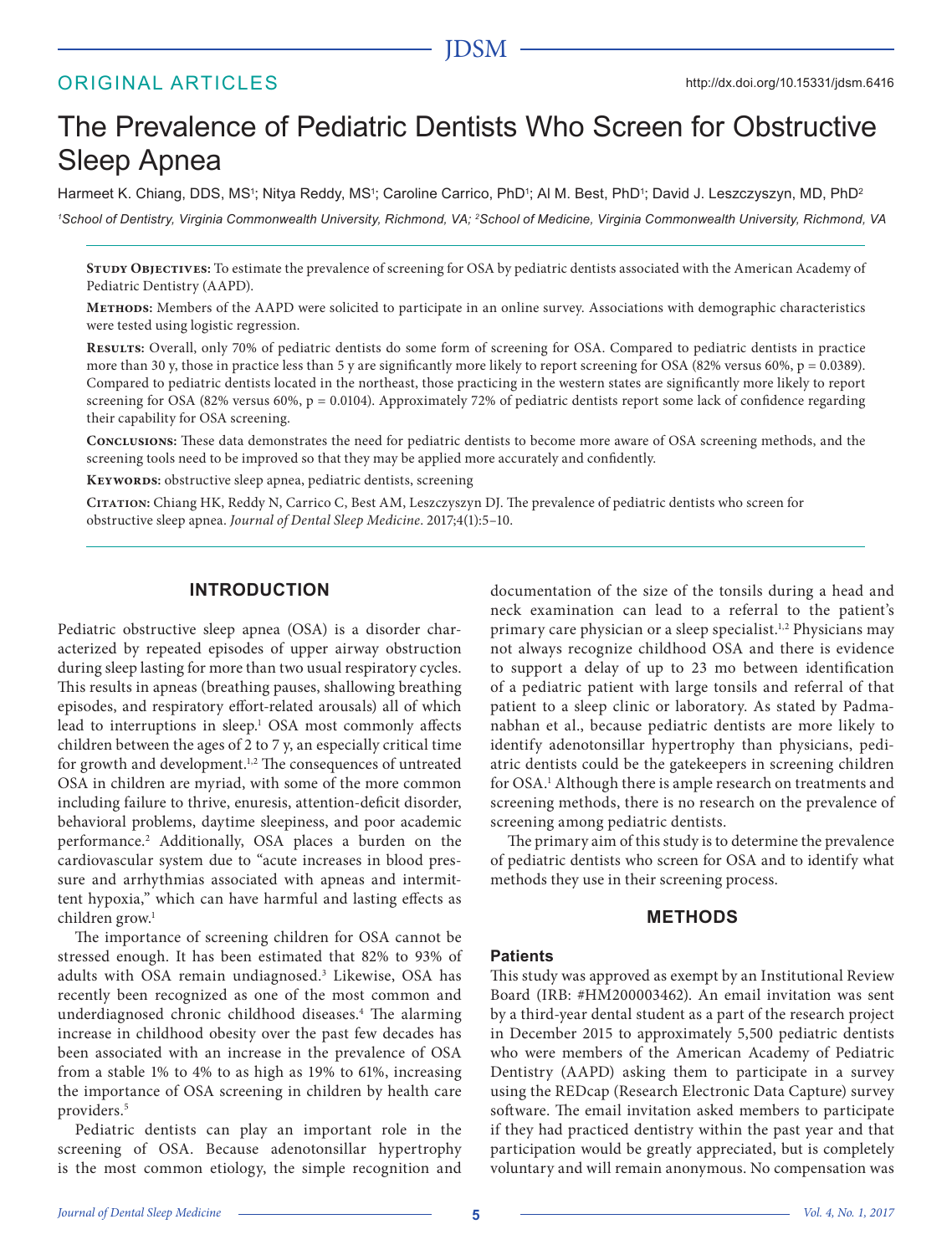

provided for participation. A respondent was required to be a practicing pediatric dentist to be eligible for inclusion in the analyses.

#### **Questionnaire**

The questionnaire consisted of a demographic section (years in practice, dental school, practice specialty, practice setting, practice location) followed by a series of questions regarding screening methods, preferences, referrals, and treatment modalities. Three primary screening modalities were considered (medical history, sleep questionnaire, and anatomic parameters) as well as three additional modalities (cone beam computed tomography, home sleep test, two-dimensional lateral cephalogram) and other modalities. The preferred modality was recorded, as was the percentage of patients routinely screened and the level of confidence in screening. Referral behavior and treatment services were recorded in the final portion of the questionnaire.

The primary outcome variable was whether any screening for OSA was reported. A positive answer or "Yes" was accepted if any of the primary or additional modalities were reported. In order to identify any geographic associations the five districts of the AAPD were used.<sup>6</sup> The district of the respondent's dental school was used, as was the district of the dental practice location.

#### **Statistical Methods**

Frequency and proportions were calculated for the responses to items on the questionnaire, and the results are reported using 95% confidence intervals. Additionally, logistic regression was used to determine if the demographic factors were associated with screening for OSA. Factors were first screened one at a time and then those factors remaining significant in a multivariable logistic regression using a significance level of 0.05 were reported. SAS software (SAS v9.4, EG v6.1, and JMP Pro 12.2, SAS Institute Inc., Cary NC) was used for all analyses.

## **RESULTS**

A total of 455 dentists responded to the survey, an 8% response rate, but 7 were excluded because they were practicing as general dentists or in specialties other than pediatric dentistry. Although 8% is a low response rate based on the reported demographics of the 448 pediatric dentists and the large sample size, we expect this sample to be representative of the population of pediatric dentists. **Table 1** shows the demographic characteristics and indicates a large number of pediatric dentists in a range of locations with a variety of experience. We grouped practice location into North Central, North East, South East, South West, and West. All groups were represented evenly. There were 83% who reported practicing in private practice whereas 9% practiced in academia. There was an even distribution of dentists in practice ranging from less than 5 y to more than 30 y.

When asked whether they screen for OSA, more than 70% of pediatric dentists studied reported that they did so using one of the specified modalities (see **Table 2** and **Figure 1**). More than one-half screen using a patient interview (55%) or by identifying anatomical parameters (52%) and fewer than 5% use a sleep questionnaire. In those who use a patient interview, 53% inquire about snoring or pauses in breathing and 47% observe whether mouth breathing occurs. Additionally, 22% inquire about excessive daytime fatigue and 20% recognize high body mass index as a risk factor. Fewer than 9% report observing other aspects during the patient interview. Of those who identify anatomical features, 51% report observing the position and size of tonsils and adenoids. An additional 36% observe the mandible position and size. Among the few that use a questionnaire, the variety of choices—including self-developed forms—indicates no consensus on this modality.

The results show that just fewer than 30% of pediatric dentists do not routinely screen their patients for OSA. This is a significant portion of the pediatric population. More importantly, even among those who do some screening only 40% report screening all of their patients; on average, only 66% of patients are screened. Overall when asked about their confidence in screening for OSA, 72% of pediatric dentists report that they were "uncomfortable" (i.e., 1 or 2 on the 5-point scale, **Figure 2**). Although it is not surprising that almost all of those who do no OSA screening are not entirely confident, 60% of those who use some form of screening still report some level of discomfort.

In order to determine if there is any demographic pattern to the prevalence of OSA screening, the chi-square test was used to test for an association with all of the factors described in **Table 1**. There was no evidence for an association  $(p > 0.34)$ except for years of practice ( $p = 0.0235$ ) and practice location  $(p = 0.0324)$ . A multivariable logistic regression confirmed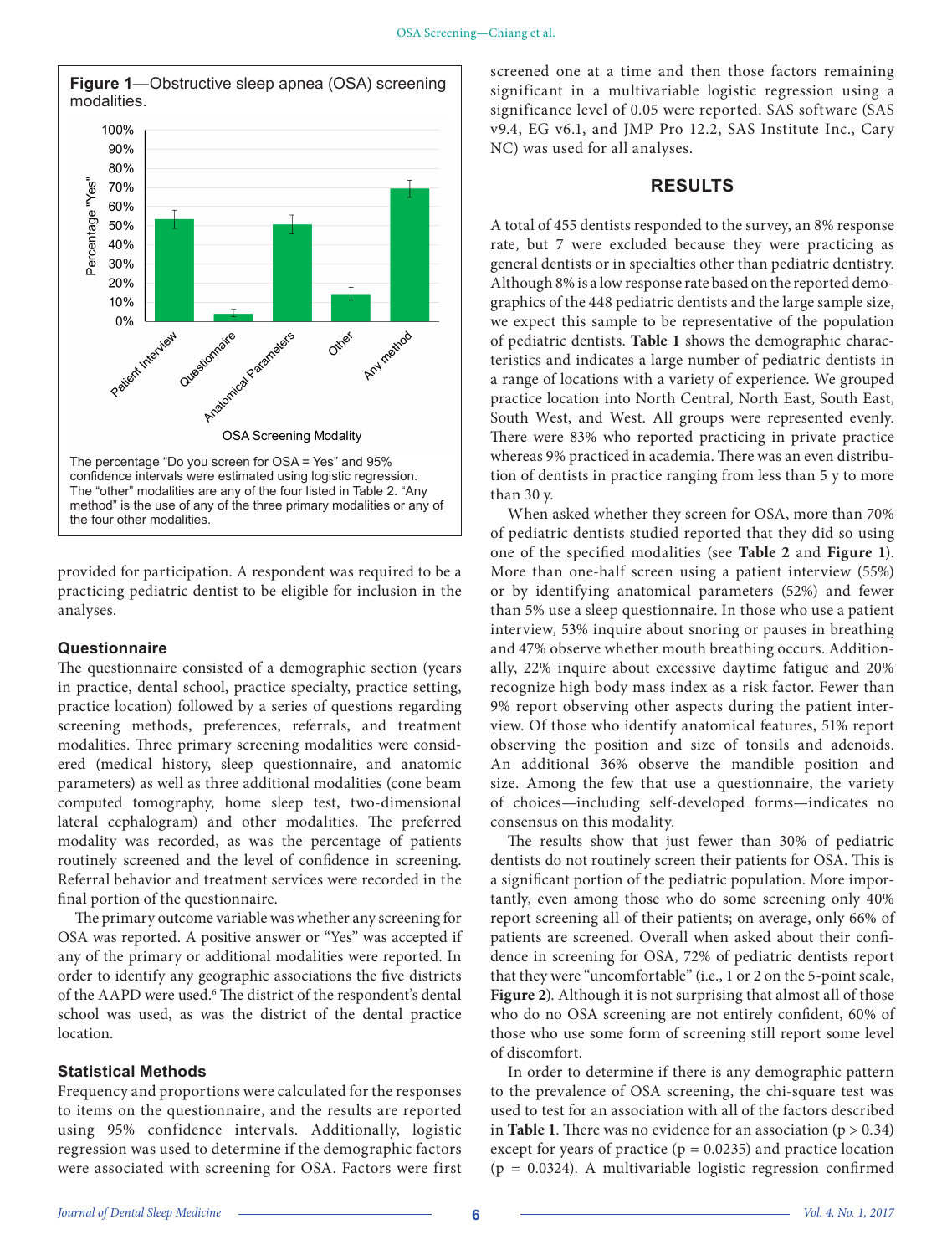| Table 1—Demographic characteristics of pediatric dentists ( $n = 448$ ). |              |                |
|--------------------------------------------------------------------------|--------------|----------------|
| <b>Demographic Factor</b>                                                | n            | <b>Percent</b> |
| How many years have you practiced dentistry?                             |              |                |
| Fewer than 5                                                             | 86           | 19.3           |
| $5 - 10$                                                                 | 98           | 22.0           |
| $11 - 20$                                                                | 111          | 24.9           |
| $21 - 30$                                                                | 78           | 17.5           |
| More than 30                                                             | 72           | 16.2           |
| In which setting are you primarily involved with dentistry?              |              |                |
| <b>Private Practice</b>                                                  | 373          | 83.3           |
| Academia                                                                 | 39           | 8.7            |
| <b>Public Health</b>                                                     | 13           | 2.9            |
| Hospital                                                                 | 15           | 3.4            |
| Military                                                                 | 6            | 1.3            |
| Insurance                                                                | 1            | 0.2            |
| Other                                                                    | $\mathbf{1}$ | 0.2            |
| How would you describe your practice setting?                            |              |                |
| Metropolitan (more than 50,000)                                          | 130          | 30.2           |
| Large City (50,000-50,000)                                               | 158          | 36.7           |
| Small City (20,000-50,000)                                               | 113          | 26.3           |
| Rural (less than 20,000)                                                 | 29           | 6.7            |
| Practice location                                                        |              |                |
| <b>NC</b>                                                                | 61           | 14.8           |
| <b>NE</b>                                                                | 90           | 21.8           |
| <b>SE</b>                                                                | 80           | 19.4           |
| SW                                                                       | 88           | 21.4           |
| W                                                                        | 93           | 22.6           |
| Dental school location (DDS/DMD)                                         |              |                |
| NC                                                                       | 67           | 18.36          |
| <b>NE</b>                                                                | 102          | 27.95          |
| <b>SE</b>                                                                | 83           | 22.74          |
| SW                                                                       | 49           | 13.42          |
| W                                                                        | 64           | 17.53          |

Not every respondent replied to every question. The percentages were based on those responding to the question. Practice and dental school location identified by collapsing the state into a grouping by the AAPD Districts. NC = North Central, NE = North East, SE = South East, SW= South West, W = West.

that there was a significant association between whether or not a provider reported screening for OSA and years of practice  $(p = 0.0342)$  and practice location  $(p = 0.0247,$  **Table 3** and **Figure 3**). Tukey *post hoc* test was used to identify the group differences and, compared to pediatric dentists in practice more than 30 y, those in practice fewer than 5 y are significantly more likely to report screening for OSA (82% versus 60%, relative risk = 1.36,  $p = 0.0389$ ). There were no other differences between the years in practice groups. In addition, as compared to pediatric dentists located in the northeast, those practicing in the western states are significantly more likely to report screening for OSA (82% versus 60%, relative risk = 1.38,  $p = 0.0104$ ). There were no other significant differences between the practice locations.

Approximately 90% of pediatric dentists who suspect patients have OSA refer them to physicians for further evaluation. Only 7% of pediatric dentists provide treatment for their patients with OSA. Of the 7%, 76% focus on providing treatment for both the maxilla and mandible, with the most common appliance being the rapid palatal expander.



of pediatric dentists are shown broken down by "Please characterize your confidence in screening for OSA."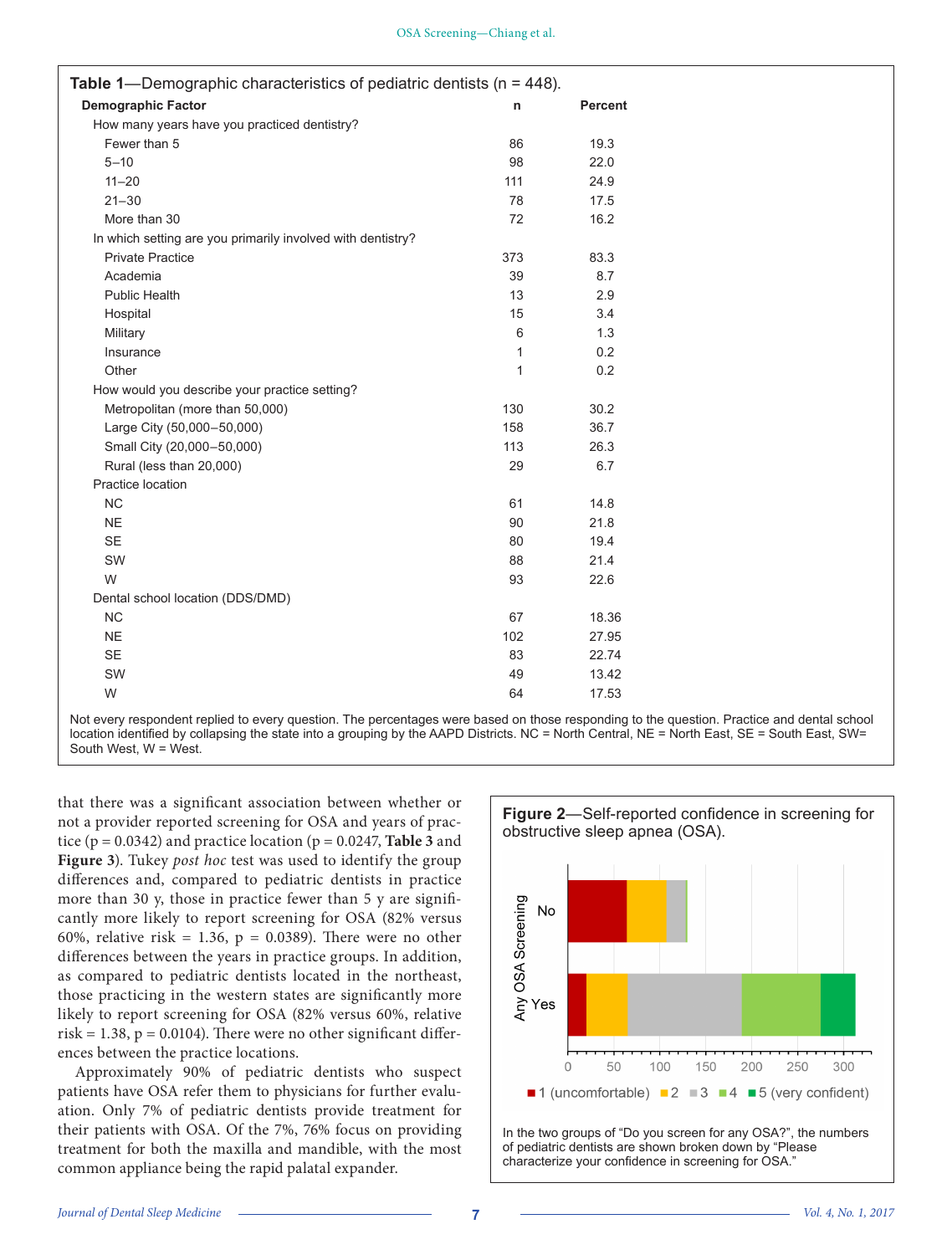| Table 2-Prevalence of screening for obstructive sleep apnea. |              |                |
|--------------------------------------------------------------|--------------|----------------|
| Do you screen for OSA                                        | $\mathsf{n}$ | <b>Percent</b> |
| Primary screening modalities                                 |              |                |
| While obtaining medical history through a patient interview? |              |                |
| No                                                           | 204          | 45.5           |
| Yes                                                          | 244          | 54.5           |
| Through a written sleep questionnaire?                       |              |                |
| No                                                           | 424          | 95.3           |
| Yes                                                          | 21           | 4.7            |
| By specifically identifying anatomic parameters?             |              |                |
| No                                                           | 217          | 48.6           |
| Yes                                                          | 230          | 51.5           |
| Other screening modalities                                   |              |                |
| Using cone beam computed tomography                          |              |                |
| No                                                           | 443          | 98.9           |
| Yes                                                          | 5            | 1.1            |
| Using a home sleep test                                      |              |                |
| <b>No</b>                                                    | 439          | 98.0           |
| Yes                                                          | 9            | 2.0            |
| Using 2D lateral cephalogram                                 |              |                |
| <b>No</b>                                                    | 423          | 94.4           |
| Yes                                                          | 25           | 5.6            |
| Using other methods                                          |              |                |
| <b>No</b>                                                    | 408          | 91.1           |
| Yes                                                          | 40           | 8.9            |
| Any OSA screening                                            |              |                |
| No                                                           | 132          | 29.5           |
| Yes                                                          | 316          | 70.5           |

Not every respondent replied to every question. The percentages were based on those responding to the question. 2D = two dimensional; OSA = obstructive sleep apnea.

| Demographics<br>95% CI<br><b>Percent</b><br>How many years have you practiced dentistry?<br>Fewer than 5<br>81.5 <sup>a</sup><br>71.3 to 88.7<br>$66.2^{a,b}$<br>$5 - 10$<br>55.5 to 75.5<br>65.3a,b<br>$11 - 20$<br>55.3 to 74.2<br>$76.0^{a,b}$<br>$21 - 30$<br>64.7 to 84.6<br>60.1 <sup>b</sup><br>More than 30<br>48.0 to 71.0<br><b>Practice Location</b><br>68.3 <sup>a,b</sup><br>NC.<br>55.3 to 78.9<br>NE.<br>59.6a<br>48.9 to 69.4<br>66.7 <sup>a,b</sup><br><b>SE</b><br>55.5 to 76.3<br>SW<br>72.6a,b<br>62.1 to 81.1<br>W<br>82.1 <sup>b</sup><br>73.0 to 88.7 | <b>Table 3—Relationships between demographic factors and screening for OSA.</b> |  |  |  |  |  |
|------------------------------------------------------------------------------------------------------------------------------------------------------------------------------------------------------------------------------------------------------------------------------------------------------------------------------------------------------------------------------------------------------------------------------------------------------------------------------------------------------------------------------------------------------------------------------|---------------------------------------------------------------------------------|--|--|--|--|--|
|                                                                                                                                                                                                                                                                                                                                                                                                                                                                                                                                                                              |                                                                                 |  |  |  |  |  |
|                                                                                                                                                                                                                                                                                                                                                                                                                                                                                                                                                                              |                                                                                 |  |  |  |  |  |
|                                                                                                                                                                                                                                                                                                                                                                                                                                                                                                                                                                              |                                                                                 |  |  |  |  |  |
|                                                                                                                                                                                                                                                                                                                                                                                                                                                                                                                                                                              |                                                                                 |  |  |  |  |  |
|                                                                                                                                                                                                                                                                                                                                                                                                                                                                                                                                                                              |                                                                                 |  |  |  |  |  |
|                                                                                                                                                                                                                                                                                                                                                                                                                                                                                                                                                                              |                                                                                 |  |  |  |  |  |
|                                                                                                                                                                                                                                                                                                                                                                                                                                                                                                                                                                              |                                                                                 |  |  |  |  |  |
|                                                                                                                                                                                                                                                                                                                                                                                                                                                                                                                                                                              |                                                                                 |  |  |  |  |  |
|                                                                                                                                                                                                                                                                                                                                                                                                                                                                                                                                                                              |                                                                                 |  |  |  |  |  |
|                                                                                                                                                                                                                                                                                                                                                                                                                                                                                                                                                                              |                                                                                 |  |  |  |  |  |
|                                                                                                                                                                                                                                                                                                                                                                                                                                                                                                                                                                              |                                                                                 |  |  |  |  |  |
|                                                                                                                                                                                                                                                                                                                                                                                                                                                                                                                                                                              |                                                                                 |  |  |  |  |  |
|                                                                                                                                                                                                                                                                                                                                                                                                                                                                                                                                                                              |                                                                                 |  |  |  |  |  |

Percentage using any screening modality (and confidence intervals) estimated using logistic regression. Significant differences identified by Tukey's multiple comparison procedure. Estimates not sharing the same superscript were significantly different (alpha = 0.05). CI = confidence interval; NC = North Central, NE = North East, SE = South East, SW = South West, W = West.

# **DISCUSSION**

There are three main screening methods dentists can use to screen for OSA. First, a dentist could perform a physical examination of the hard and soft palate, specifically focusing on the adenotonsillar tissue. Second, a dentist could use a questionnaire asking the patient or patient's parent/guardian about their body mass

index, snoring, daytime alertness, etc. A questionnaire could be a concise and easy-to-use tool to screen for OSA but currently there is no standardized survey for practitioners to use.<sup>7</sup> A metaanalysis showed that only one survey, the Pediatric Sleep Questionnaire,<sup>8,9</sup> had the diagnostic accuracy to be used as screening method for OSA in pediatric patients. Though it cannot replace the gold standard of a full polysomnography, it could be a quick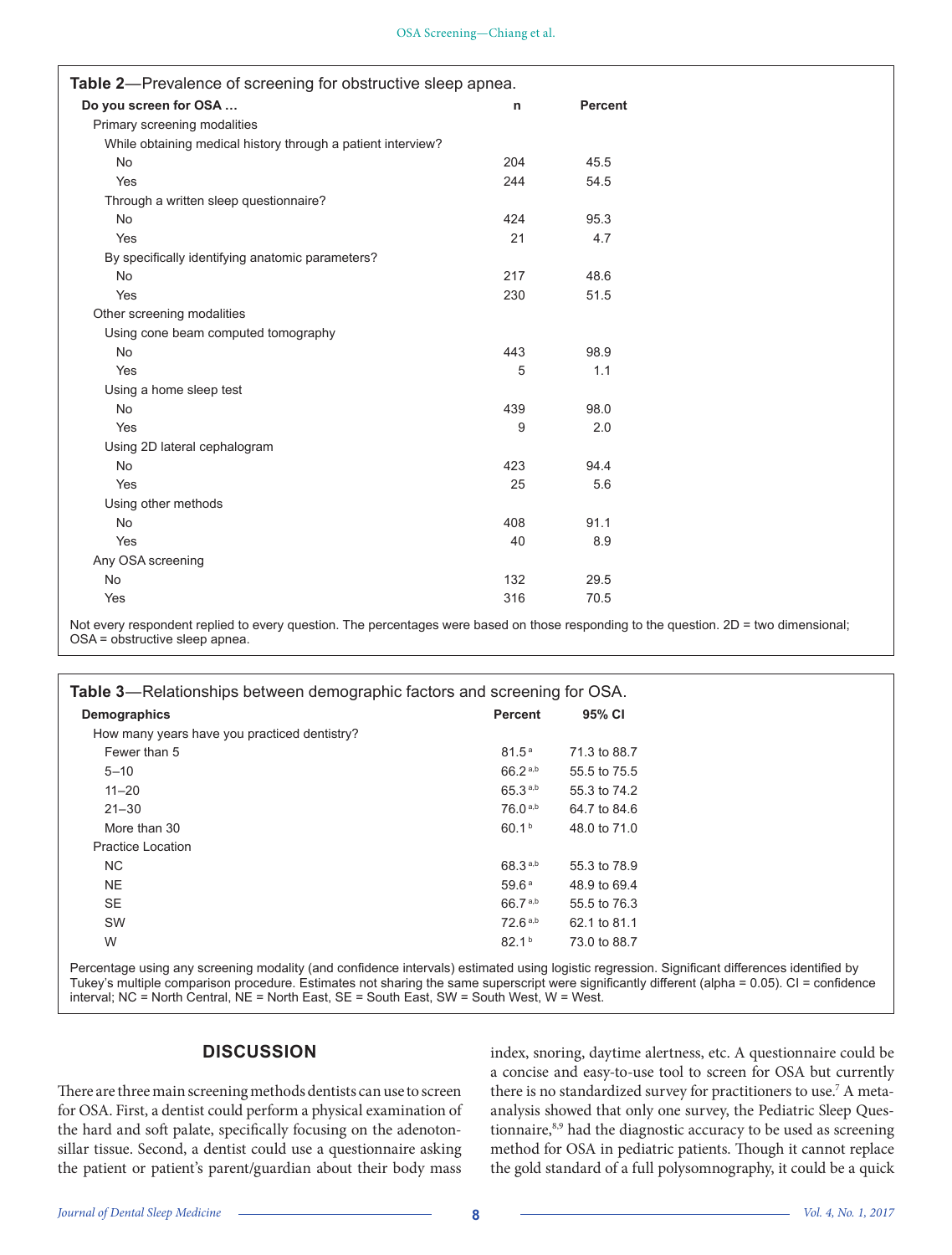

and efficient way to incorporate screening of OSA into routine patient care. Last, pediatric dentists could interview the patient,

East; SW = South West; W = West.

which may provide more information because a one-on-one

interview is by nature more personal and intimate. Some may argue that OSA is outside the scope of care of a dental provider and their role in this area is not clearly defined. However, the primary cause of OSA in children is enlargement of adenotonsillar tissue, which is clearly visible during the head and neck examination.<sup>1</sup> Dentists receive extensive instruction on head and neck anatomy and physiology and specialize in this area to a much greater degree than a pediatrician. They are specifically trained to perform head and neck examinations; therefore, OSA screenings could easily be incorporated into the intraoral examination.

According to the National Institute of Dental and Craniofacial Research, the prevalence of oral cancer is 0.0044% in children age 0-19 y.<sup>10</sup> In contrast, OSA affects 1% to 10% of children in the United States and has significant sequelae when left untreated.2 Oral cancer screening is part of routine care and the dentist is considered negligent if this screening is not performed during every patient visit. However, it is unknown how many or if any pediatric dentists screen for OSA, even though the prevalence of OSA is significantly higher than that of oral cancer.

Smoking and tobacco cessation counseling was once thought to be beyond the scope of care of a dentist but it has been shown to be effective in practice and is being incorporated into dental schools' curriculum.<sup>11</sup> Smoking directly affects the health of teeth and gingiva and can have significant effects on surgery, healing, and oral cancer risk. As more was learned about these detrimental effects, health care providers began to counsel their patients and explain to them how tobacco can affect the oral cavity. Similarly, as more is learned about the negative consequences of untreated OSA and how the condition remains undiagnosed in many children, the importance of screening becomes paramount. Our results show that more recent graduates (practicing fewer than 5 y) are 2.5 times more likely to screen for OSA than those who have been practicing for more than 30 y, which indicates that OSA is slowly starting to become included in dental school and residency program curricula.

Health care currently is evolving into a personal approach for patients, which is only possible through an interdisciplinary and interprofessional collaboration of dentists and physicians. OSA is an area that pediatric dentists could work in conjunction with other health care providers, such as pediatricians or nurse practitioners, to better serve their patients.

In conclusion, fewer than one-third of pediatric dentists screen 100% of their patients for OSA and an additionally 31% do not screen at all, which is a significant portion of the pediatric population. Furthermore, the majority of dentists report a lack of confidence in screening for OSA and 93% do not provide treatment for OSA. This lack of comfort and confidence in recognizing and diagnosing OSA may be attributed to the fact that dental students receive fewer than 4 h of overall education in sleep disorders, let alone in OSA itself.12 Together our findings and the state of undergraduate dental sleep education demonstrate the need for a standardized approach for screening and for pediatric dentists to become more aware and better trained to help accurately and confidently screen for OSA.

#### **REFERENCES**

- 1. Padmanabhan V, Kavitha PR, Hegde AM. Sleep disordered breathing in children--a review and the role of a pediatric dentist. *J Clin Pediatr Dent*. 2010;35(1):15–21.
- 2. Chan J, Edman JC, Koltai PJ. Obstructive sleep apnea in children. *Am Fam Physician*. 2004;69(5):1147–1154.
- 3. Peppard PE, Young T, Barnet JH, Palta M, Hagen EW, Hla KM. Increased prevalence of sleep-disordered breathing in adults. *Am J Epidemiol*. 2013;177(9):1006–1014.
- 4. Church GD. The role of polysomnography in diagnosing and treating obstructive sleep apnea in pediatric patients. *Curr Probl Pediatr Adolesc Health Care*. 2012;42(1):2–25.
- 5. Andersen IG, Holm JC, Homoe P. Obstructive sleep apnea in obese children and adolescents, treatment methods and outcome of treatment - a systematic review. *Int J Pediatr Otorhinolaryngol*. 2016;87:190–197.
- 6. District and state pediatric dentistry chapters. American Academy of Pediatric Dentistry Web site. http://www.aapd.org/about/affiliated/. Accessed November 23, 2016.
- 7. Chiang HK, Cronly JK, Best AM, Brickhouse TH, Leszczyszyn DJ. Development of a simplified pediatric obstructive sleep apnea (OSA) screening tool. *Journal of Dental Sleep Medicine* 2015;2(4):163–173.
- 8. Chervin RD, Hedger K, Dillon JE, Pituch KJ. Pediatric sleep questionnaire (PSQ): validity and reliability of scales for sleepdisordered breathing, snoring, sleepiness, and behavioral problems. *Sleep Med*. 2000;1(1):21–32.
- 9. De Luca Canto G, Singh V, Major MP, et al. Diagnostic capability of questionnaires and clinical examinations to assess sleep-disordered breathing in children: a systematic review and meta-analysis. *J Am Dent Assoc*. 2014;145(2):165–178.
- 10. Oral cancer prevalence (total number of cases) by age. National Institute of Dental and Craniofacial Research Web site. http:// www.nidcr.nih.gov/DataStatistics/FindDataByTopic/OralCancer/ OralCancerPrevalence.htm. Updated May 28, 2014. Accessed November 23, 2016.